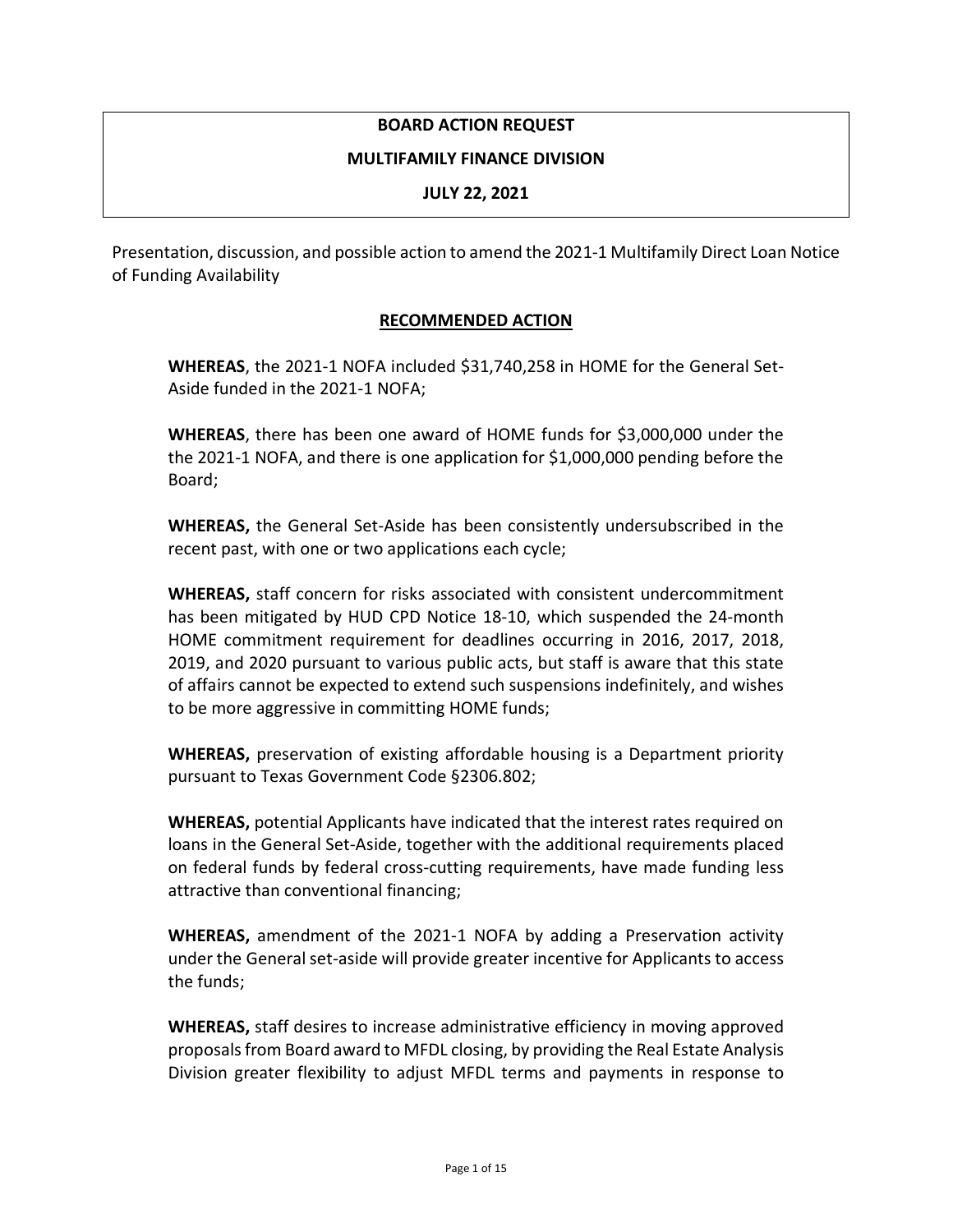superior loan revisions that commonly occur after award, but prior to closing, without increasing risk to the Department;

**WHEREAS,** staff's consistent experience demonstrates that such administrative efficiency will be improved through waiver of a portion of the requirements in 10 TAC §13.8(b), relating to Closing Memo to the Underwriting Report; specifically, staff recommends that the sentence requiring Board approval for any changes to the principal amount or scheduled payment amounts of superior loans that result in the Debt Coverage Ratio (DCR) fluctuating by more than .05 be waived ((the Department's DCR requirements must still be met and are not waived); and

**WHEREAS**, 10 TAC §11.207, relating to Waivers, provides that Staff may identify and initiate a waiver request as part of another Board action request;

**WHEREAS,** staff recommends amendment of the 2020-1 NOFA to add the Preservation activity, under which the Department will make loans at an interest rate of no greater than .5%, and grants of up to \$50,000 available for compliance with federal cross-cutting requirements; and

**WHEREAS,** staff recommends waiver of the requirement in 10 TAC §13.1(b), relating to Closing Memo to the Underwriting Report, that Board approval is required for DCR fluctuations of greater than .05.

### **NOW, therefore, it is hereby**

**RESOLVED,** the 2021-1 NOFA is amended to add Preservation as an activity under the General set-aside, which shall provide for loans at an interest rate no greater than .5% and grants of up to \$50,000 for compliance with federal cross-cutting requirements;

**FURTHER RESOLVED**, waiver the sentence 10 TAC §13.8(b) requiring Board approval for any changes to the principal amount or scheduled payment amounts of superior loans that result in the Debt Coverage Ratio (DCR) fluctuating by more than .05 be waived is approved; and

**FURTHER RESOLVED**, the Executive Director and staff as designated by the Executive Director are authorized, empowered, and directed, for and on behalf of the Department to execute such documents, instruments, and writings and perform such acts and deeds as may be necessary to effectuate the foregoing.

### **BACKGROUND**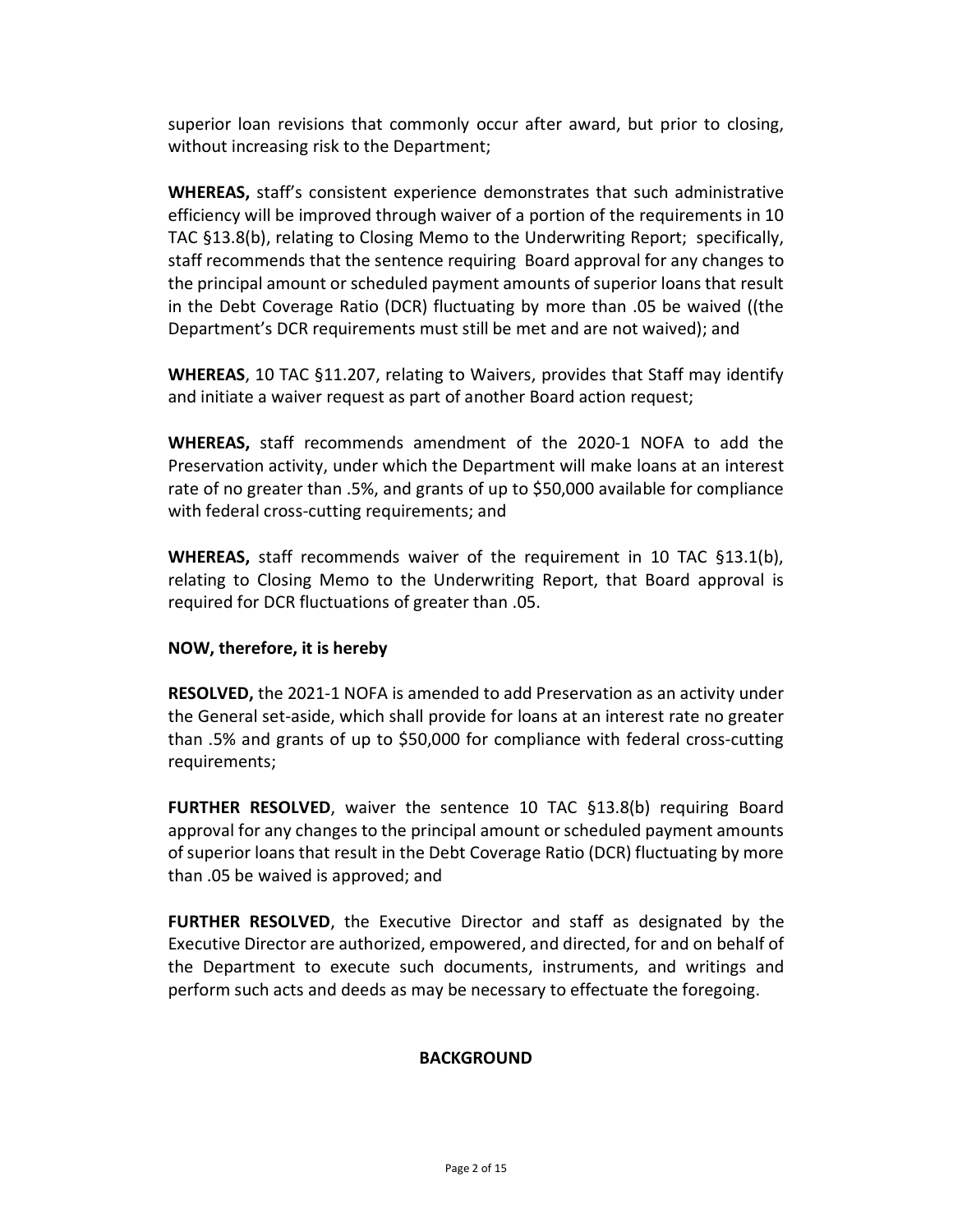The HOME Investment Partnerships Program is a federal block grant created in 1990 by the Cranston-Gonzalez National Affordable Housing Act (NAHA). The purpose of the HOME Program is to expand the supply of decent, safe, affordable housing and strengthen public-private housing partnerships between units of general local governments, public housing authorities, nonprofits, and for profit entities.

The Department administers the HOME Program on behalf of the State of Texas outside of local Participating Jurisdictions that receive direct funding from HUD, primarily in rural parts of the state. HOME Program funds support a variety of eligible activities including Multifamily Development, Homeowner Reconstruction, Homebuyer Assistance with New Construction, Contract for Deed, Tenant-Based Rental Assistance, and Single Family Development. In addition, the Department has set aside funding for Disaster Relief and Persons with Disabilities, among other set-asides.

| <b>Program Year</b> | <b>State of Texas Allocation</b> |
|---------------------|----------------------------------|
| 2016                | \$23,248,302                     |
| 2017                | \$23,199,182                     |
| 2018                | \$34,986,241                     |
| 2019                | \$31,556,262                     |
| 2020                | \$35,354,661                     |

Historical program funding is as follows:

Under the HOME Program, funds must be committed within 24 months from receipt. Section 218(g) of NAHA (42 U.S.C. 12701-12840), as amended, requires that the Department place HOME funds under binding commitment within 24 months after receiving its grant. NAHA also states that the Department loses its right to draw down HOME funds that are not committed to affordable housing within 24 months. This requirement is implemented at 24 CFR § 92.500(d) of the HOME regulations. This requirement is currently waived by HUD CPD Notice 18-10, which notes the waiver has been in place from 2014 to 2020. This is not a guaranteed annual waiver, as it is typically authorized through appropriation.

The Multifamily Development activity under HOME is undertaken through the CHDO and General Set-Asides, and there have only been two qualifying applications since January 1, 2021, leading to concern that the commitment deadline may be endangered when the current waivers expire. HOME has traditionally provided grants for pre-development and operations to Community Housing Development Organizations (CHDOs), a non-profit designation unique to the HOME program. If approved, this will be an expansion of grant-making to the broader MFDL client base that undertakes preservation activities, and will significantly increase the competitiveness of MFDL loans, which should lead to an increase in production and the quality of affordable housing in rural areas of Texas.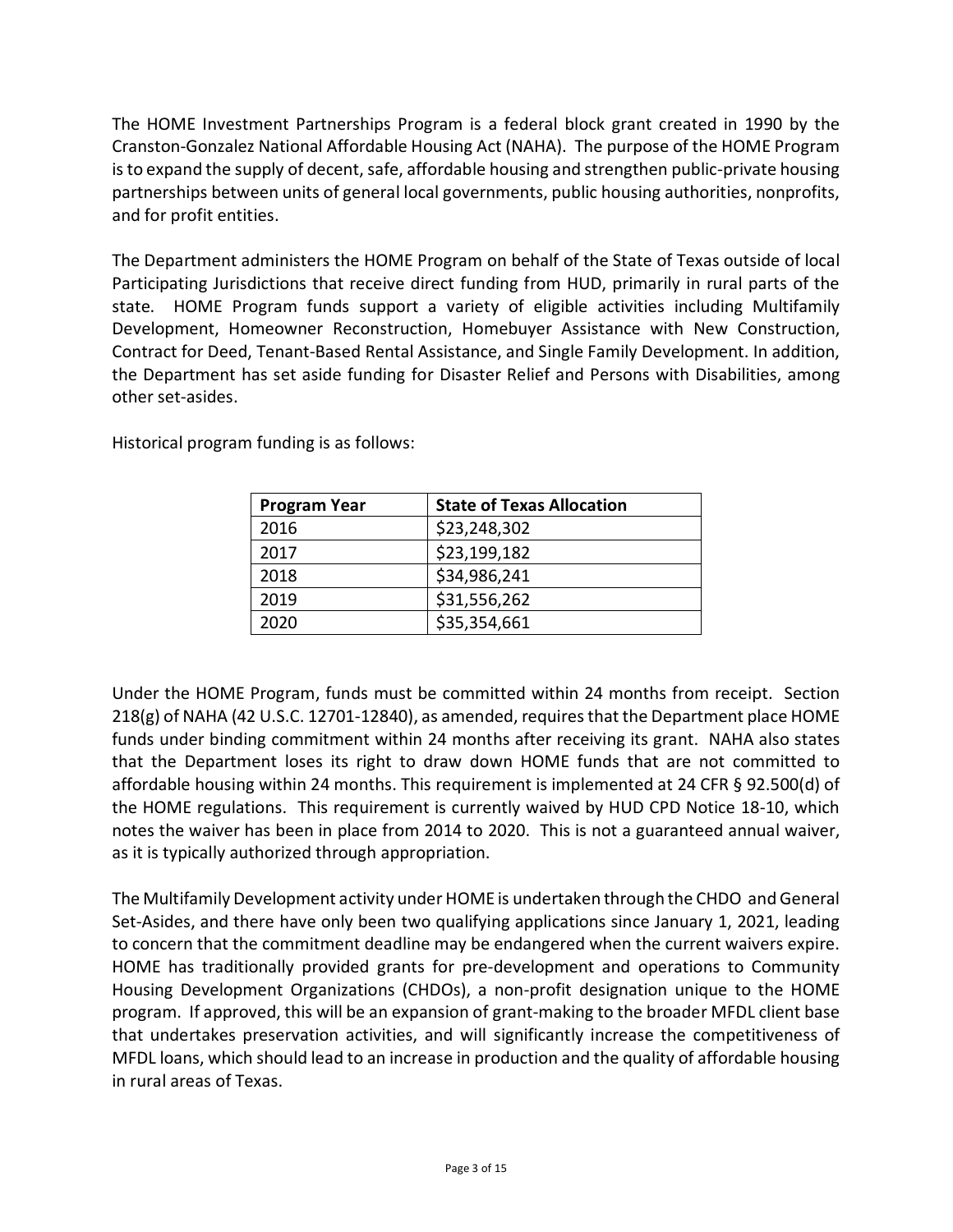To determine how to create more appetite for HOME funding in the General Set-Aside, the Department considered informal feedback from its client base and Rural Rental Housing Association of Texas. All indicated that conventional loans are currently more attractive than General Set-Aside loans once the required interest rate and cost of compliance with federal crosscutting requirements is incorporated into the analysis. These federal cross-cutting requirements are primarily the Davis-Bacon Act and the Uniform Relocation Act.

Waiver of the limitation on DCR changes that may be approved administratively is included in the Board Action Request for awards under the 2<sup>nd</sup> Amendment to the 2021-1 NOFA, so that REA is able to accept adjustments at the Closing Memo stage without returning to the Board, so long as those adjustments do no render an Application infeasible. This flexibility will speed the Department's time to closing, and remove an administrative burden for borrowers and the Department.

Staff recommends that this 2<sup>nd</sup> Amendment to the 2021-1 NOFA be approved which adds the Preservation Activity, reduces interest rates to as low as 0%, and provides for grants funds up to \$50,000 for documented costs associated with compliance of certain cross-cutting requirements.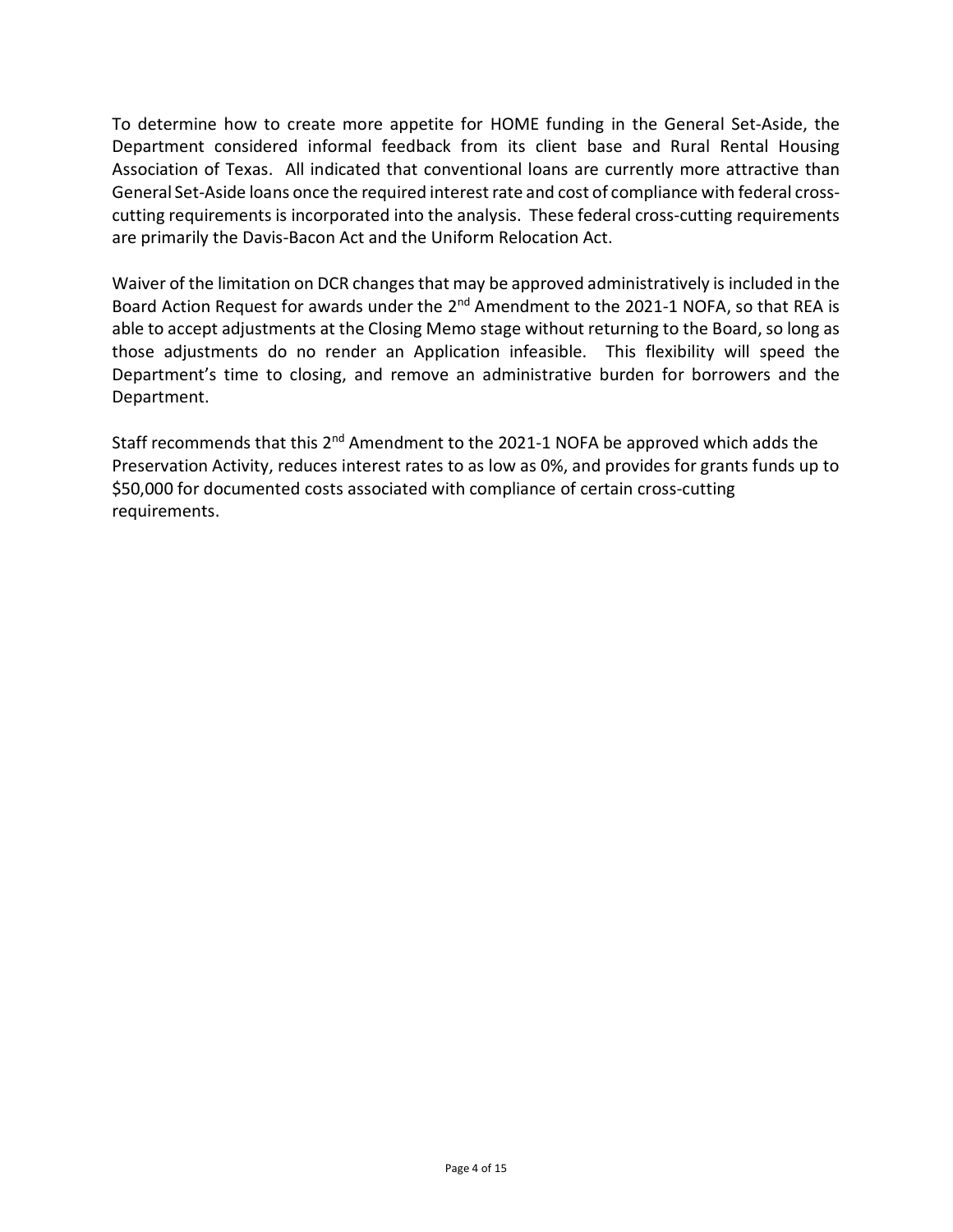

**TEXAS DEPARTMENT OF HOUSING AND COMMUNITY AFFAIRS MULTIFAMILY DIRECT LOAN 2021-1 NOTICE OF FUNDING AVAILABILITY (NOFA) 2ND AMENDMENT EFFECTIVE JULY 23, 2021**

- **1) Summary.** The Texas Department of Housing and Community Affairs (the Department) announces the availability of \$3[1](#page-4-0),740,258 in HOME funds<sup>1</sup> and \$9,465,974 of National Housing Trust Fund (NHTF)<sup>[2](#page-4-1)</sup> for the development of affordable multifamily rental housing for low-income Texans. Applicants under the 2021-1 NOFA will be accepted from December 11, 2020, through October 5, 2021 (if sufficient funds remain). The availability and use of these funds are subject to the following rules, as applicable:
	- **a.** Texas Administrative Code 10 TAC Chapter 1 (Administration) 10 TAC Chapter 2 (Enforcement) 10 TAC Chapter 10 (Uniform Multifamily Rules) 10 TAC Chapter 11 (Qualified Allocation Plan) 10 TAC Chapter 12 (Multifamily Housing Revenue Bonds) 10 TAC Chapter 13 (Multifamily Direct Loan Rule) [http://texreg.sos.state.tx.us/public/readtac\\$ext.ViewTAC?tac\\_view=3&ti=10&pt=1](http://texreg.sos.state.tx.us/public/readtac$ext.ViewTAC?tac_view=3&ti=10&pt=1)
	- **b.** Texas Government Code Tex. Gov't. Code Chapter 2306 <http://www.statutes.legis.state.tx.us/Docs/GV/htm/GV.2306.htm>

 $\overline{a}$ 

<span id="page-4-0"></span> $<sup>1</sup>$  HOME funds under this NOFA may only be awarded to Applications with Development sites in non-Participating</sup> Jurisdictions.

<span id="page-4-1"></span><sup>2</sup> NHTF funds under this NOFA are subject to federal Commitment deadlines, and the Board may require a Contract Execution Deadline to enable the Department to meet these federal Commitments regardless of any other time period listed in the Texas Administrative Code. Failure to meet that Contract Execution Deadline, could result in the Applicant having the award reduced in whole or in part.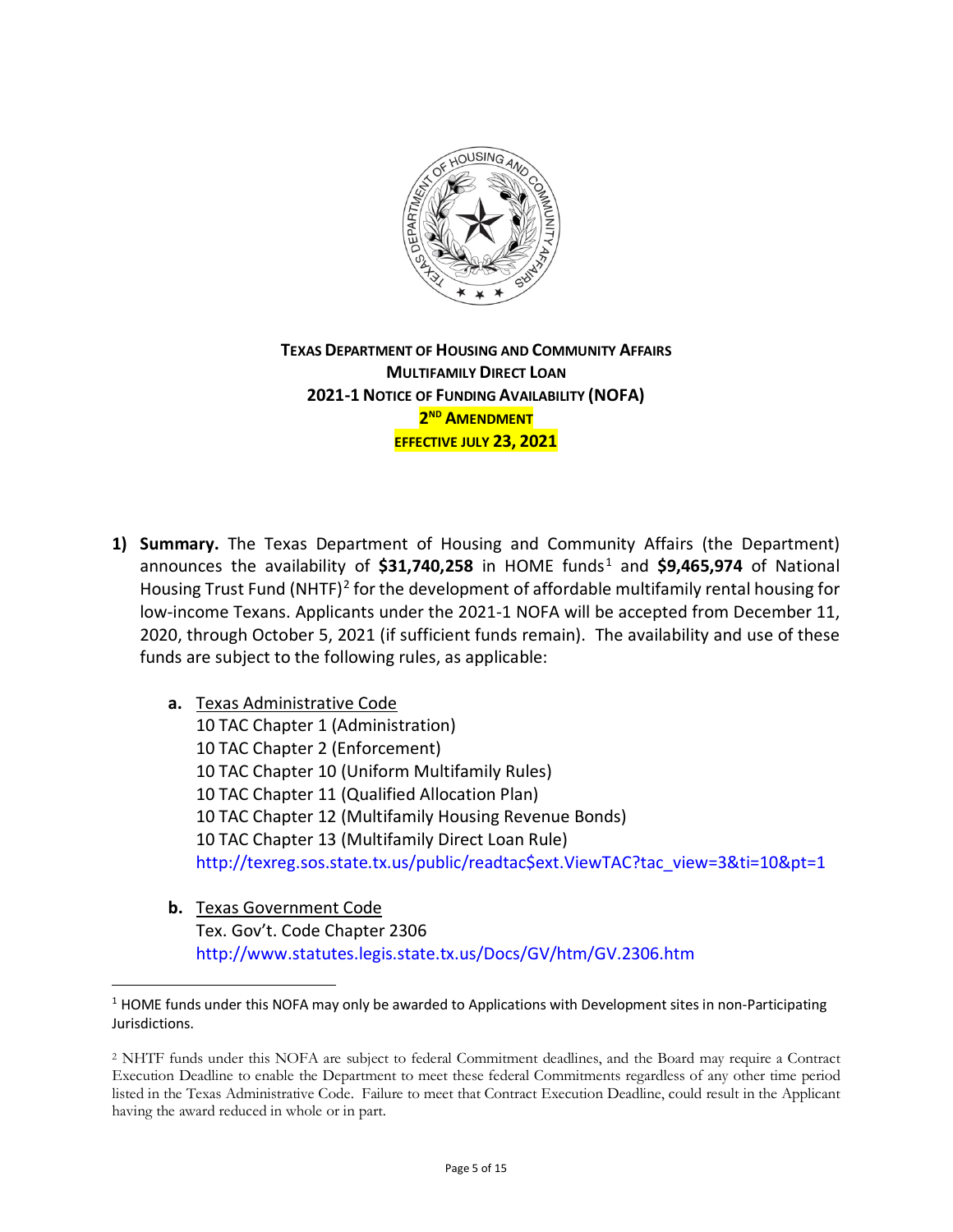- **c.** U.S. Department of Housing and Urban Development (HUD) Program Regulations 24 CFR Part 92 [\(HOME Investment Partnerships Program Final Rule\)](http://www.ecfr.gov/cgi-bin/text-idx?c=ecfr&tpl=/ecfrbrowse/Title24/24cfr92_main_02.tpl) 24 CFR Part 93 [\(Housing Trust Fund Interim Rule\)](http://www.ecfr.gov/cgi-bin/text-idx?SID=222584118d192eb177d111b97b45cda8&mc=true&tpl=/ecfrbrowse/Title24/24cfr93_main_02.tpl)
- **d.** Fair Housing

 Federal Fair Housing Act, 42 U.S.C. 3601-19. <https://www.tdhca.state.tx.us/fair-housing/index.htm>

**e.** Other Federal laws and regulations may that apply depending on funding source:

### Environmental Compliance

All federal sources must have some type of environmental review in accordance with 24 CFR Part 93 or 24 CFR Part 58 as applicable.

<https://www.tdhca.state.tx.us/program-services/environmental/index.htm>

### Minimizing Resident Displacement

All federal sources must follow the Uniform Relocation Assistance and Real Property Acquisition Policies Act of 1970; HOME must follow Section 104(d) of Housing and Community Development Act of 1974; and all federal sources must follow the HUD Handbook 1378.

<https://www.tdhca.state.tx.us/program-services/ura/index.htm>

### Labor Standards

HOME funds are regulated by Davis-Bacon and Related Labor Acts (40 U.S.C. §3141- 3144 and 3146-3148, 24 CFR §92.354, and HUD Handbook Federal Labor Standards Compliance in Housing and Community Development Programs).

<https://www.tdhca.state.tx.us/program-services/davis-bacon/index.htm>

### Employment Opportunities

HOME, and NHTF require compliance with 24 CFR Part 135 (Section 3). <https://www.tdhca.state.tx.us/program-services/hud-section-3/index.htm> **NOTE – the Section 3 requirements have changed, Applicants should review the changes to assure they can meet the new hiring and reporting requirements.**

### **If HOME or NHTF funds are awarded and Federal regulations or subsequent guidance imposes additional requirements, such Federal regulations or guidance shall govern.**

- **f.** HUD approval of an amendment to the 2020 Action Plan is required prior to contracting with NHTF funds.
- **2) Set-Asides.** All HOME funds will be subject to the Regional Allocation Formula (RAF, located in Attachment A) until January 12, 2021, and then available on a statewide basis. Applications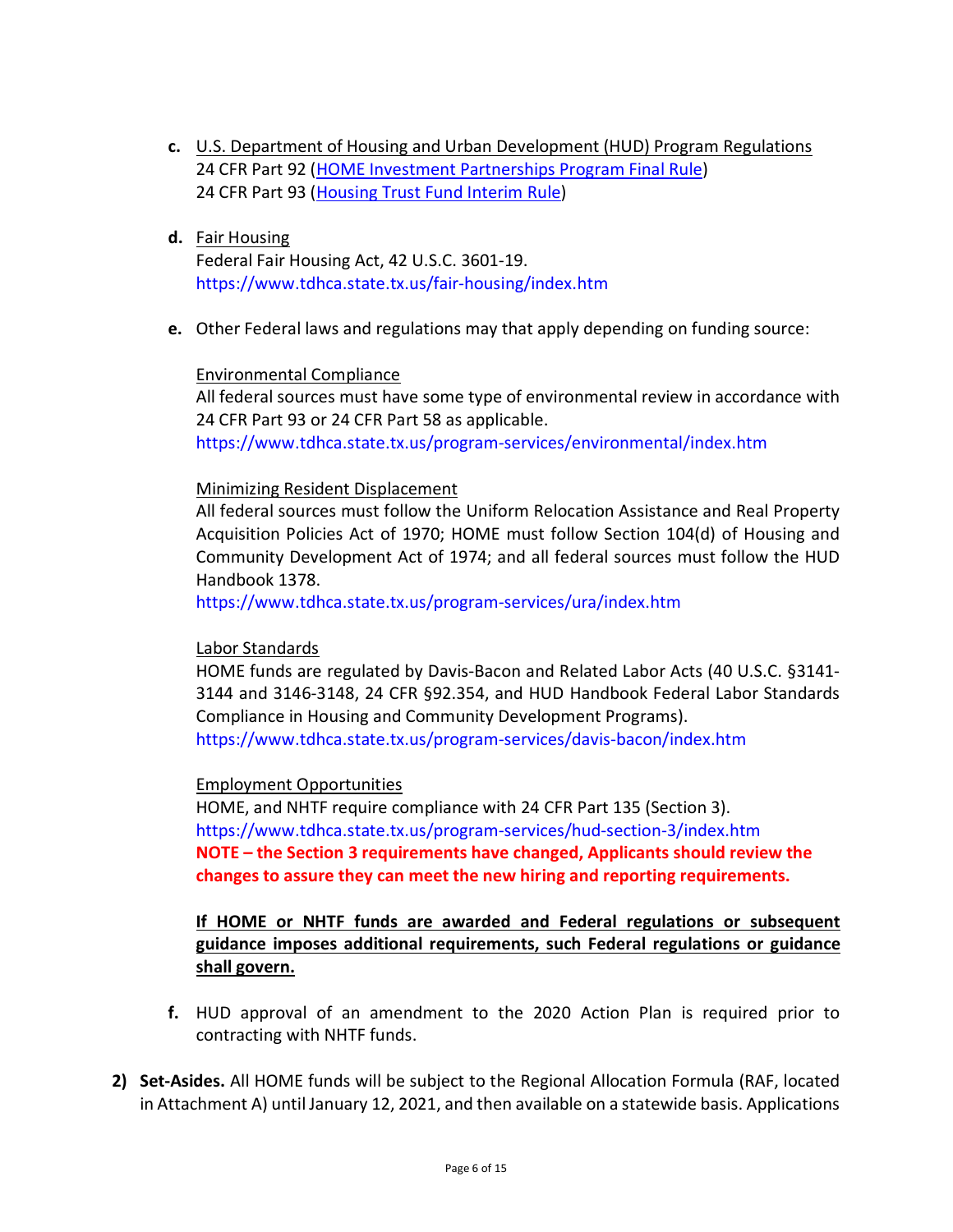under any and all Set-Asides may or may not be layered with 9% or 4% Housing Tax Credits (HTC). The funds made available under this NOFA are available under the following Set-Asides:

- **a. Community Housing Development Organization (CHDO) Set-Aside.** At least \$5,451,382 in HOME funds are reserved for nonprofit organizations that can be certified as Community Housing Development Organizations (CHDOs).
- **b. Soft Repayment Set-Aside.** \$9,465,974 in NHTF is available in this Set-Aside. Applicants within this Set-Aside must restrict rent and income for all Direct Loan-assisted units to 30% as defined in 24 CFR Part 93.
- **c. General Set-Aside.** HOME funds in the amount of \$26,288,876 is available in this Set-Aside; currently anticipated to be \$26,288,876. To qualify for Preservation under this Set-Aside, the Application must be for a Development qualifying as Class A or Class B under Texas Government Code §2306.802 located on the Development site.

| <b>Set-Aside</b>                          | <b>Eligible Activities</b> | <b>Fund Source and Amount</b><br><b>Available</b> |              | <b>Maximum</b><br>Request <sup>3</sup> |
|-------------------------------------------|----------------------------|---------------------------------------------------|--------------|----------------------------------------|
| CHDO, including<br><b>Preservation</b>    | NC, A/R, R                 | <b>HOME</b>                                       | \$5,451,382  | \$3,000,000                            |
| <b>Soft Repayment</b>                     | NC, A/R, R                 | <b>NHTF</b>                                       | \$9,465,974  | \$3,000,000                            |
| General, including<br><b>Preservation</b> | NC, A/R, R                 | <b>HOME</b>                                       | \$26,288,876 | \$5,000,000                            |

**Key:**

 $\overline{a}$ 

NC – New Construction (For the Soft Repayment Set-Aside, New Construction includes Reconstruction, as defined in 24 CFR Part 93)

A/R – Acquisition/Rehabilitation

R – Rehabilitation

<span id="page-6-0"></span> $3$  This total includes any other Multifamily Direct Loan Funds previously awarded to the Applicant by the Department for the Development, including any outstanding loan balances that will remain after the Direct Loan closing.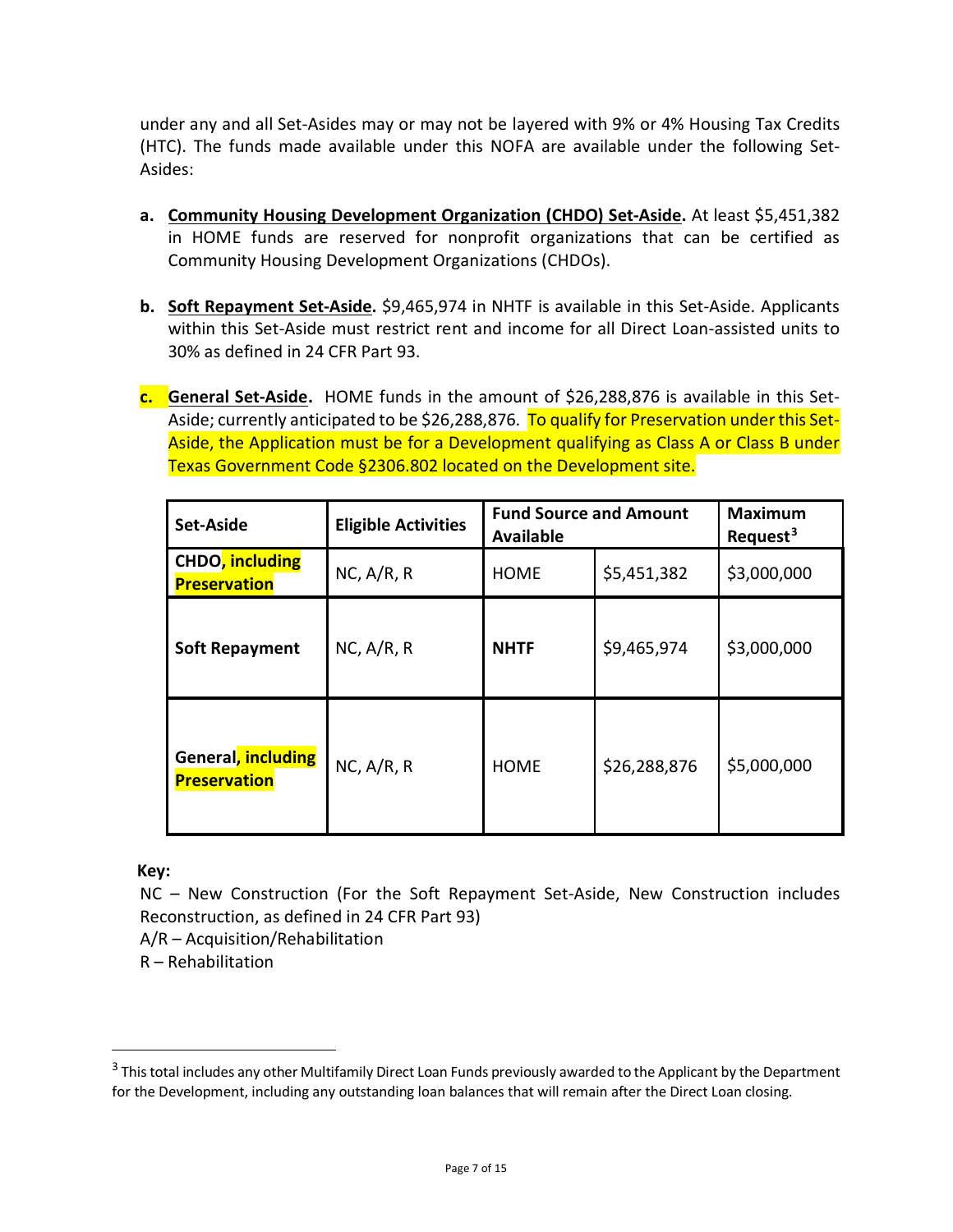**3) Priorities within General and CHDO Set-Asides.** Priority 1 Applications will be subject to various Application Acceptance Dates depending on the criteria described below. The Application Acceptance Dates are those that exist in 10 TAC §13.4(c) for Priority 2 or Priority 3 Applications. The Department will utilize the Scoring Criteria in 10 TAC §13.6.

- **a. Priority 1.**
	- i. **Applications submitted in the General Set-Aside by January 12, 2021, and CHDO Set-Asides by January 11, 2021, that request less than RAF amount for the subregion in which the Development Site is located**. Applications submitted under the CHDO Set-Aside that request less than or equal to the amount listed for the subregion in which the Development Site is located December 11, 2020 through January 11, 2021, will have an Application Acceptance Date of January 11, 2021. Applications submitted in the General Set-Aside, that request less than or equal to the amount listed for the subregion in which the Development Site is located December 11, 2020 through January 12, 2021, will have an Application Acceptance Date of January 12, 2021.
	- ii. **4% HTC-layered Applications with TDHCA as the Bond Issuer that request greater than RAF amount for the subregion in which the Development Site is located, where TDHCA is the Bond Issuer and were not recommended for an award under 3) a i. of this NOFA, or where TDHCA is the Bond Issuer and the Application is submitted under the Soft-Repayment Set-Aside.** Applications submitted under all Set-Asides that meet all of the following requirements will have an Application Acceptance Date of January 13, 2021:
		- 1. The Application is layered with 2020 4% HTC in which TDHCA is the Bond Issuer;
		- 2. The Application was not recommended for an award under 3)a i. of this NOFA; and
		- 3. The Application is submitted December 11, 2021 through January 12 , 2021 .
	- iii. **Applications in the Soft Repayment , General, and CHDO Set-Asides, that did not apply for or were not recommended for awards under 3) a. i. and ii, and submitted Applications December 11, 2020 through March 31, 2021, will have an Application Acceptance Date of March 31, 2021.**
- **b. Priority 2.** Applications applying contemporaneously for 2021 9% HTC will have an Application Acceptance Date of April 1, 2021.
- **c. Priority 3.** Applications submitted after April 1, 2021, will have an Application Acceptance Date on the business day of receipt, in accordance with 10 TAC §13.5(c)

## **4) Priorities within the Soft Repayment Set-Aside.**

**a. Applications between December 11, 2020, and December 28, 2020, will have an Application Acceptance Date of December 28, 2020.**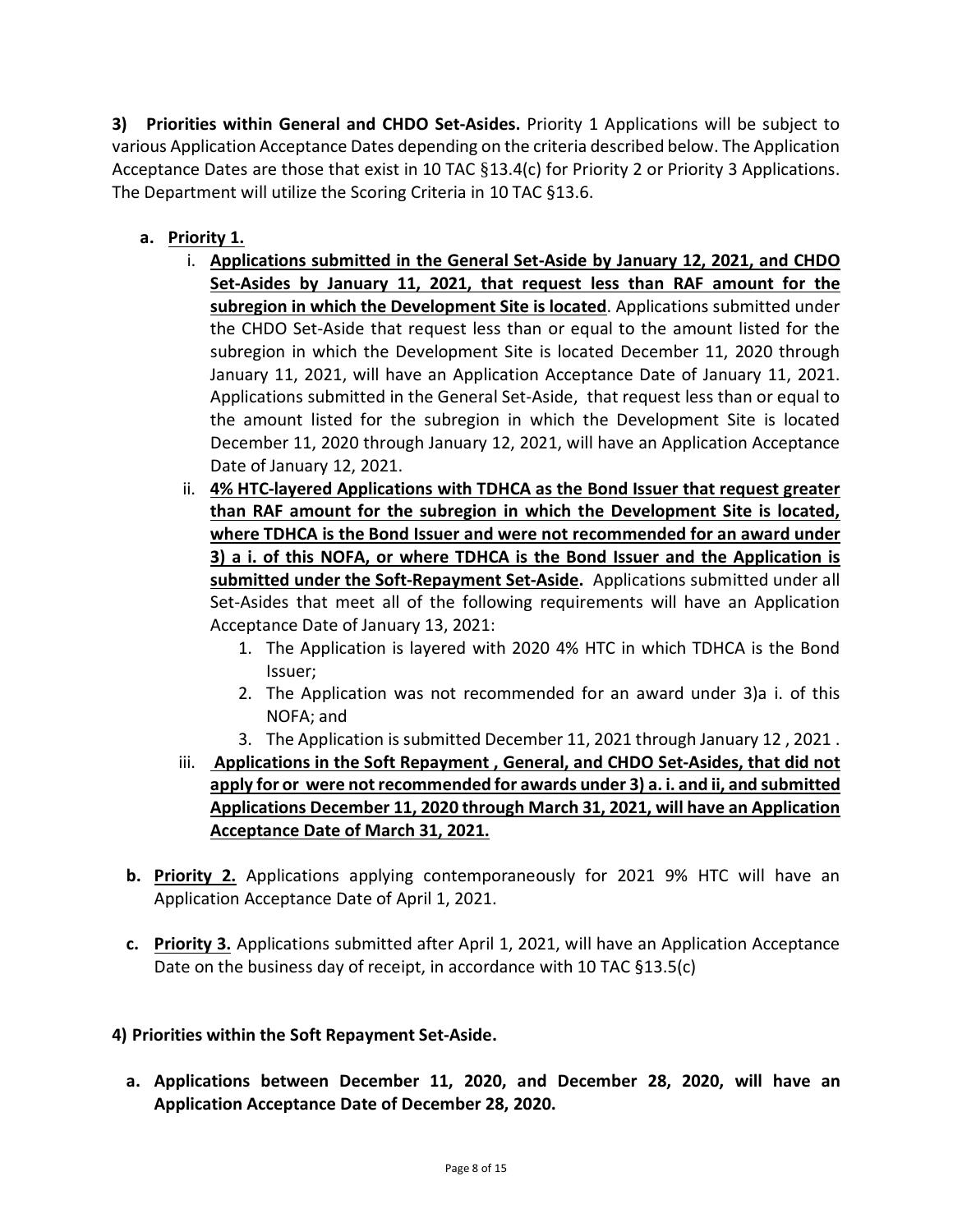- **b. Applications applying contemporaneously for 2021 9% HTC will have an Application Acceptance Date of April 1, 2021.**
- **c. Applications applying after December 28, 2020, will have an Application Acceptance Date on the business day of receipt, except as reflected in 4) b of this NOFA.**

## **5) Interest Rates**.

**a. Construction-to-Permanent Loans.** All Direct Loan requests structured as construction-topermanent loans will be required to use the minimum required interest rate listed in the table below depending on the Set-Aside, Activity, whether or not HTC are also being requested, and whether or not the Direct Loan will be in first lien position during the permanent period. If the Debt Coverage Ratio is less than the minimum 1.15 with the minimum required interest rate as applicable, staff will make adjustments to the financing structure in accordance with 10 TAC  $$11.302(d)(4)(D)(i)$ , with the exception of 10 TAC §11.302(d)(4)(D)(i)(II)(-a-).

| <b>Set-Aside and Priority</b>                                                    | <b>Activity</b> | <b>HTC</b> | Direct Loan 1st | Minimum         |
|----------------------------------------------------------------------------------|-----------------|------------|-----------------|-----------------|
|                                                                                  |                 | layered    | during<br>Lien  | <b>Required</b> |
|                                                                                  |                 |            | Permanent       | <b>Interest</b> |
|                                                                                  |                 |            | Period          | Rate            |
| CHDO or General - 4% HTC                                                         | NC, A/R, R      | Y          | Y or N          | 0%              |
| with TDHCA as Bond Issuer                                                        |                 |            |                 |                 |
|                                                                                  |                 |            |                 |                 |
| CHDO or General - all                                                            | NC, A/R, R      | Y          | Υ               | 2.0%            |
| other Applications                                                               |                 |            | N               | 2.50%           |
|                                                                                  |                 | N          | Υ               | 2.75%           |
|                                                                                  |                 |            | N               | 3.0%            |
| <b>CHDO</b><br><b>General</b><br><b>or</b>                                       | $A/R, R^*$      | Y or N     | Y or N          | 0%              |
| <b>Preservation</b>                                                              |                 |            |                 |                 |
| <b>Soft Repayment</b>                                                            | NC, A/R, R      | Y or N     | Y or N          | 0%              |
| *Application must be for a property qualifying as Class A or Class B under Texas |                 |            |                 |                 |
| Government Code §2306.802, and it must already be on the Development site.       |                 |            |                 |                 |

**b. Construction-Only Loans.** All Direct Loan requests structured as construction only loans, regardless of the Set-Aside and Activity, may request an interest rate as low as 0% with the principal amount of the Direct Loan due upon the end of the construction loan term as established in 10 TAC §13.8(e)(1).

### **6) Maximum Per Unit Subsidy Limits and Maximum Rehabilitation Per-Unit Subsidy Limits.**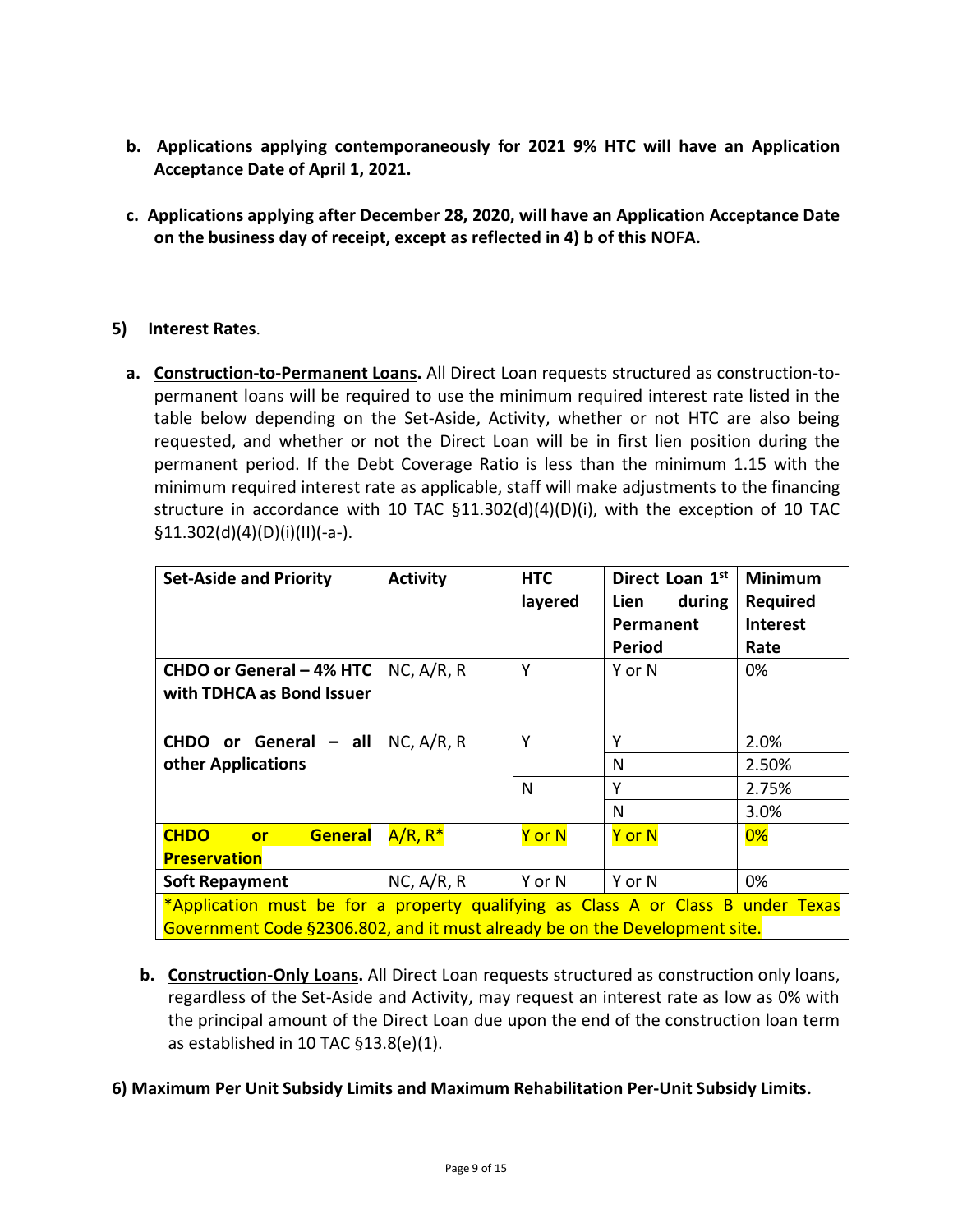The maximum per unit subsidy limits that an Applicant can use to determine the amount of Direct Loan funds they may request are listed in the 2021 Maximum Per Unit Subsidy Limits table provided in this Section 5:

| 2021 Maximum Per Unit Subsidy Limits <sup>4</sup> |                       |                                 |  |
|---------------------------------------------------|-----------------------|---------------------------------|--|
| <b>Bedrooms</b>                                   | Non-elevator property | <b>Elevator-served property</b> |  |
| 0 bedroom                                         | \$145,685             | \$153,314                       |  |
| 1 bedroom                                         | \$167,978             | \$175,752                       |  |
| 2 bedroom                                         | \$202,586             | \$213,718                       |  |
| 3 bedroom                                         | \$259,20              | \$276,482                       |  |
| 4 bedroom or more                                 | \$288,893             | \$303,490                       |  |

Smaller per unit subsidies are allowable and incentivized as point scoring items in 10 TAC §13.6. The total amount of MFDL funds requested in an Application, inclusive of both loan and grant funds (if applicable), will be included in the per-unit cost used to calculate the number of MFDL units required. Once the Applicant commits a number of Direct-Loan Units in the Application, the number may be revised, at Department request, to account for a change in Development costs or to account for other federal funding that existed at the time of Application. The Applicant may not request that the number be lowered..

## **7) Eligibility, grants and waiver of rules for Preservation Applications made between July 23, 2021, and October**

**a. Eligible Developments.** The Application must identify in Tab 17 (and attach supporting documentation) identifying an existing Developments that meets the descriptions at Tex. Gov't Code §2306.802:

(1) Class A, which includes any federally subsidized multifamily housing development at risk because the contract granting a federal subsidy with a stipulation to maintain affordability is nearing expiration or because the government-insured mortgage on the property is eligible for prepayment or near the end of its mortgage term; and (2) Class B, which includes any other multifamily housing development with low income

- use or rental affordability restrictions. **b. Grants.** Up to \$50,000 is available for each Application under the Preservation activity, for eligible and documented relocation costs and costs for certain costs of compliance federal cross-cutting regulations.
- **c. Waivers.** The sentence in 10 TAC §13.8(b), "Increases in the principal amount or scheduled payment amounts of any superior loans that cause the total Debt Coverage Ratio (DCR) to decrease by more than .05 require approval by the Board." is waived for Applications for Preservation activities; however, the Development must still meet the Department's DCR requirements or may be subject to termination.

<span id="page-9-0"></span> <sup>4</sup> These limits are inclusive of any federal fund sources in the Development.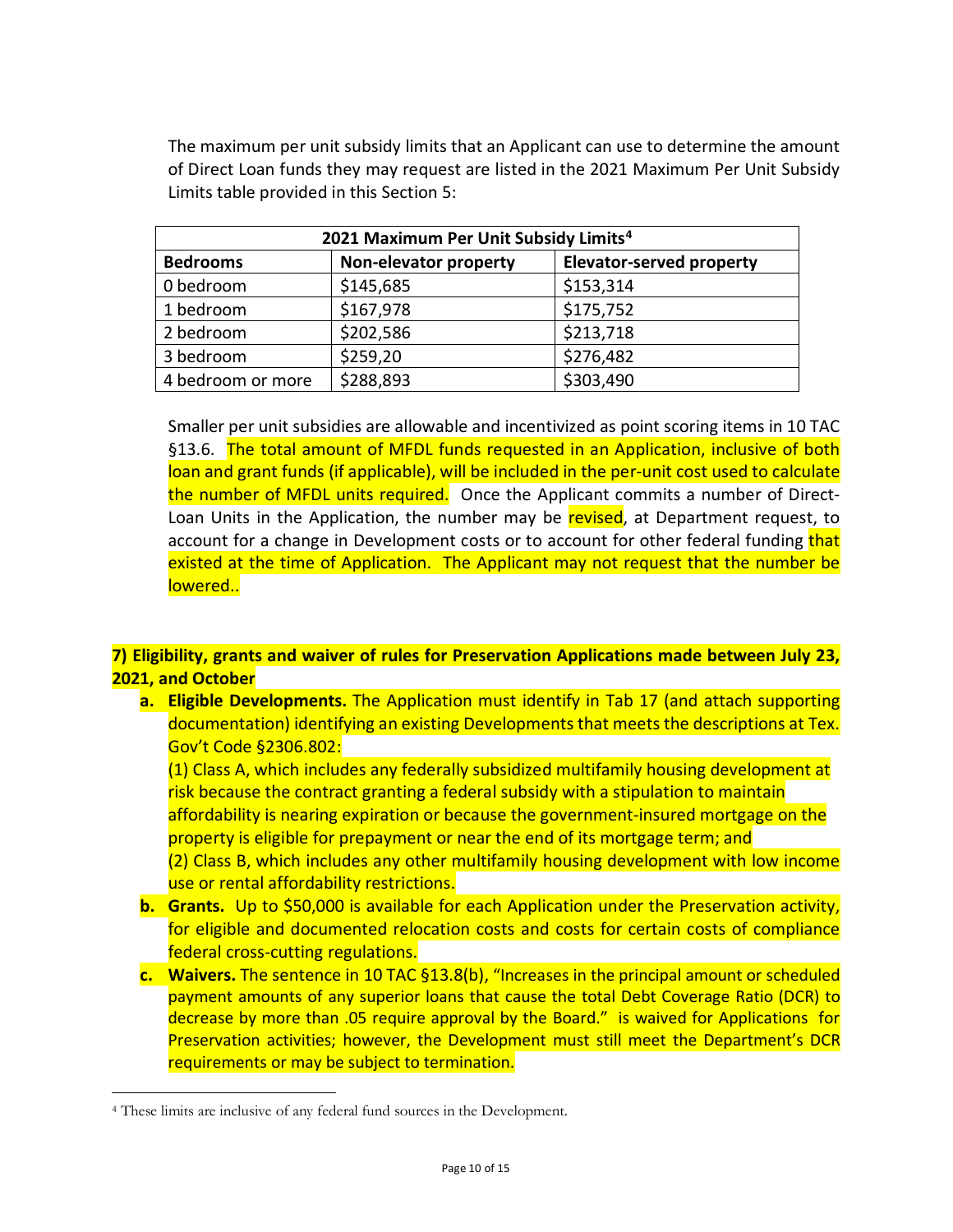- **8) Application Submission Requirements.**
	- **a. Application Acceptance Period. Applications under this NOFA will be accepted starting at 8:00 a.m. Austin local time on December 11, 2020, through October 5, 2021, at 5:00 p.m. Austin local time (if sufficient funds remain).** An Applicant may have only one active Application per Development at a time under this or any other Department NOFA, and may only have that Development apply under one Set-Aside at a time.
	- **b. Application Submission Materials.** All Application materials including manuals, NOFAs, program guidelines, and rules will be available on the Department's website at [www.tdhca.state.tx.us.](http://www.tdhca.state.tx.us./) Applications will be required to adhere to the requirements in effect at the time of the Application submission including any requirements of federal rules that may apply and subsequent guidance provided by HUD.
	- **c.** An Application must be on forms provided by the Department, and cannot be altered or modified, and must be in final form before submitting it to the Department. An Applicant must submit the Application materials as detailed in the Multifamily Programs Procedures Manual (Manual)in effect at the time the Application is submitted. All scanned copies must be scanned in accordance with the guidance provided in the Manual in effect at the time the Application is submitted.
		- i. If an Applicant has an active Application (i.e. the Board has not made a Direct Loan Award), but wishes to apply for additional funds, it must withdraw the current Application and submit a new Application.
		- ii. Applicants for Developments that have received an award of Multifamily Direct Loan Funds or Housing Tax Credits prior to the date of the Application under this NOFA, should consult 10 TAC §13.5(g) regarding Eligibility Criteria, and provide the additional information required by 10 TAC §13.5(g), including clear evidence of the circumstances beyond their control that materially impair their ability to provide affordable housing. Evidence will include information from verifiable third-party sources that allows the Board to make an informed decision regarding eligibility.
	- **d. Minimum Requests.** The request for funds may not be less than \$500,000 regardless of the Set-Aside under which an application is being submitted. However, if the underwriting report indicates that the Development will be feasible with an award of less than \$500,000, staff may recommend a lower award.

## **e. Match Submission Requirements.**

i. All Applicants must provide Match in the amount of **at least 7.5%** of the Direct Loan funds requested, inclusive of loans and grants. Except for Match in the form of the net present value of a below market interest rate loan or a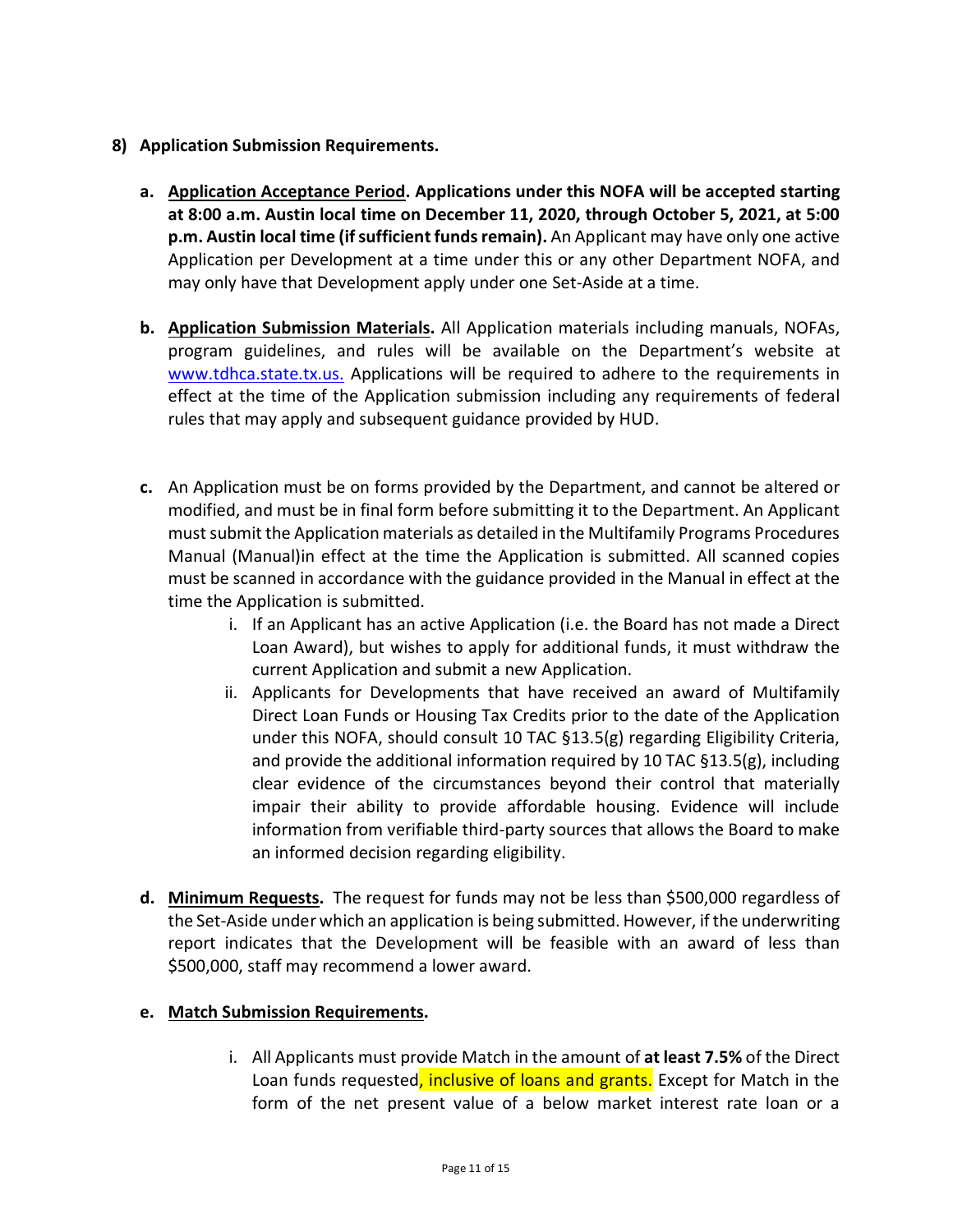property tax exemption under Sections 11.111, 11.18, 11.181, 11.182, 11.1825, or 11.1827 of Texas Property Tax Code, Match must be documented with a letter from the anticipated provider of Match indicating the provider's willingness and ability to make a financial commitment should the Development receive an award of Direct Loan funds.

- ii. All Applicants will be required to provide HOME Match-Eligible Unit(s) in accordance with 10 TAC §13.2(a)(6) and §13.10(c) and federal guidance at [https://www.hudexchange.info/resource/2676/notice-cpd-97-03-home](https://www.hudexchange.info/resource/2676/notice-cpd-97-03-home-program-match-guidance/)[program-match-guidance/](https://www.hudexchange.info/resource/2676/notice-cpd-97-03-home-program-match-guidance/)
- **f.** The FCC Grant Request Packet must be submitted with the 2021 Uniform Multifamily Application for Applicants applying for FCC Grants described in 7) of this NOFA.
	- i. FCC Grant eligible expenses are for compliance with the applicable requirements of Davis-Bacon and Related Labor Acts (40 U.S.C. §3141-3144 and 3146-3148, 24 CFR §92.354, and HUD Handbook Federal Labor Standards Compliance in Housing and Community Development Programs); the Uniform Relocation Act ("URA:) under 49 CFR Part 24; Section 104d ("Section 104d") of the Housing and Community Development Act of 1974, and as further described in 24 CFR Part 42; and Section 3 of the Housing and Urban Development Act of 1968, as amended by the Housing and Community Development Act of 1992, and as further described in 24 CFR Part 75. Salaries, wages, and other employee compensation and benefits; employee education, training, and travel; rent; utilities; communication costs; taxes; insurance; ,] supplies (as defined in 2 CFR §200.1 and must not exceed an aggregate of \$5,000); and consulting fees related to complying with these requirements are eligible expenses. Eligible relocation costs under the URA or Section 104d are also eligible grant expenses. Wage differentials resulting from employing the Davis-Bacon Act or Related Labor Acts are not grant eligible expenses.
	- ii. An award of HOME funds under the General Set-Aside does not guarantee that the Applicant will receive an FCC Grant.
	- iii. An FCC Grant Award will only be executed with the HOME Borrower.
	- iv. A FCC Grant Award will not be available for expenditure until the HOME Loan Closing.
	- v. If the HOME Borrower is a Political Subdivision the requirements of 2 CFR Part 200 and the Uniform Management Grant Standards will apply to the Grant. If the HOME Borrower is a Nonprofit Organization, the requirements of 2 CFR Part 200 will apply to the grant.
- **g.** The 2021 CHDO Certification Packet must be submitted with the 2021 Uniform Multifamily Application for Applicants applying under the CHDO Set-Aside.
	- i. Each CHDO that is awarded HOME funds may also be eligible to receive a CHDO operating grant of up to \$50,000 for CHDO Operating Expenses, which are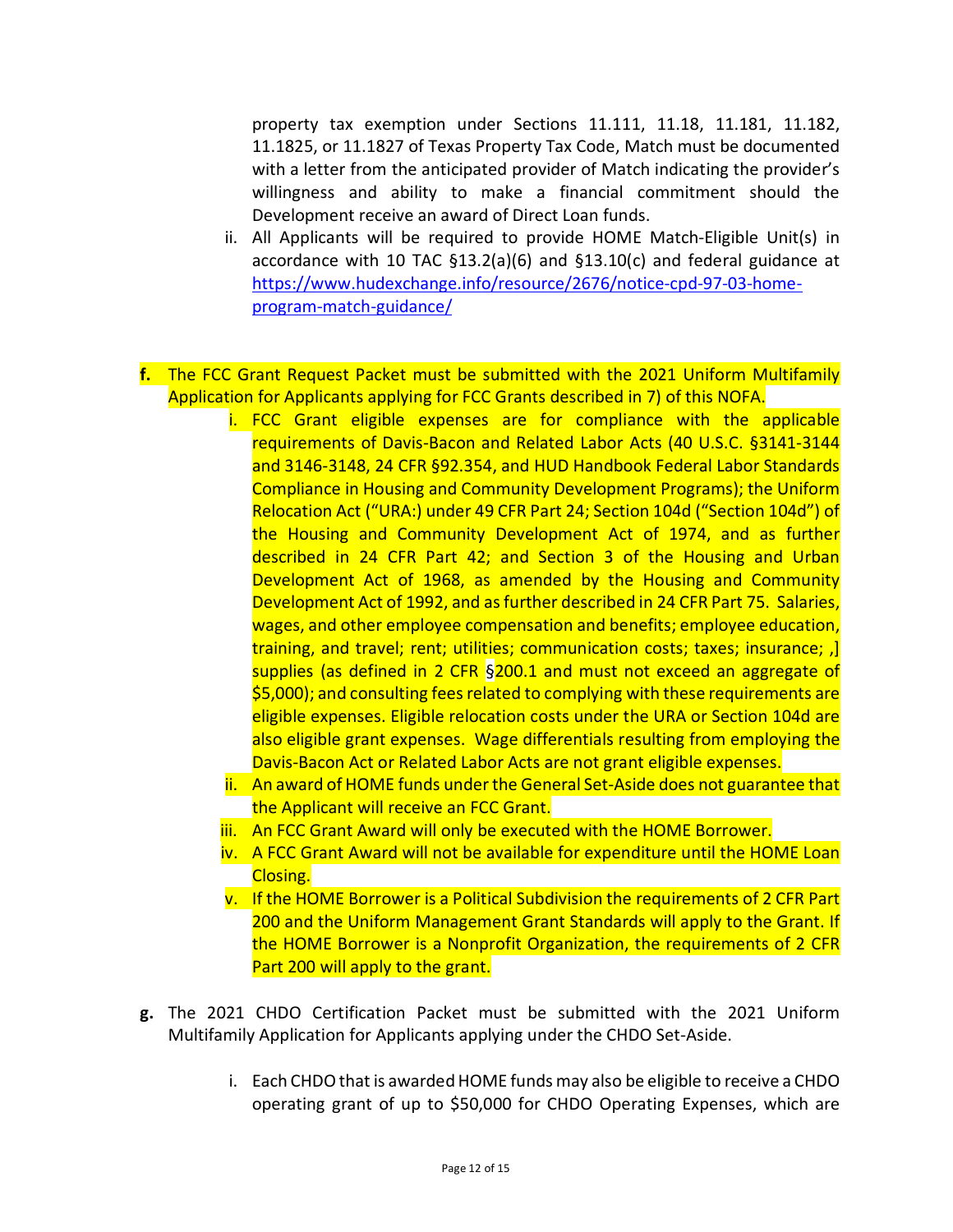defined in 24 CFR §92.208 (except equipment) as including salaries, wages, and other employee compensation and benefits; employee education, training, and travel; rent; utilities; communication costs; taxes; insurance; and and supplies (as defined in 2 CFR §200.1 and must not exceed an aggregate of \$5,000) .

- ii. An award of HOME funds under the CHDO Set-Aside does not guarantee that a CHDO will receive a grant for CHDO Operating Expenses.
- **h.** All 4% HTC-layered applications must provide evidence of a Reservation with submission of the MFDL Application submission.
- **i.** An Applicant under the CHDO, Soft Repayment, and General Set-Asides who is not also simultaneously applying for 9% or 4% Housing Tax Credits is required to remit a nonrefundable Application fee payable to the Texas Department of Housing and Community Affairs in the amount of \$1,000.00 per Application. Payment must be in the form of a check, cashier's check or money order. Do not send cash. Tex. Gov't Code §2306.147(b) requires the Department to waive Application fees for private nonprofit organizations that offer expanded services such as child care, nutrition programs, job training assistance, health services, or human services. These organizations must include proof of their exempt status and a description of their supportive services in lieu of the Application fee. The Application fee is not a reimbursable cost under the Multifamily Direct Loan Program.
- **j.** An Application must be uploaded to the Department's secure web transfer server in accordance with 10 TAC §11.201(1)(C).
- **9) Post Award Requirements.** Applicants are strongly encouraged to review the applicable Post Award requirements in 10 TAC Chapter 10, Subchapter E, Post Award and Asset Management Requirements and 10 TAC Chapter 13, as well as the Compliance Monitoring requirements in 10 TAC Chapter 10, Subchapters F and G.
	- **a.** Awarded Applicants may, at the Department's discretion, be charged fees for underwriting, asset management, and ongoing monitoring.
	- **b.** An Applicant will be required to record a Land Use Restriction Agreement (LURA) limiting residents' income and rent for the greater amount of Units required by the Direct Loan Unit Calculation Tool along with any require HOME Match-eligible units, or as represented in the Application for the term of the LURA.
	- **c.** An Applicant must have a current Data Universal Numbering System (DUNS) number and be registered in the federal System for Award Management prior (SAM) prior to execution of a Direct Loan contract. Applicants may apply for a DUNS number at dnb.com). Once you have the DUNS number, you can [register with the SAM.](https://www.sam.gov/portal/public/SAM/)
	- **d.** An Applicant may be required to meet additional requirements prior to contract, as determined by the Board, or federal or state requirements.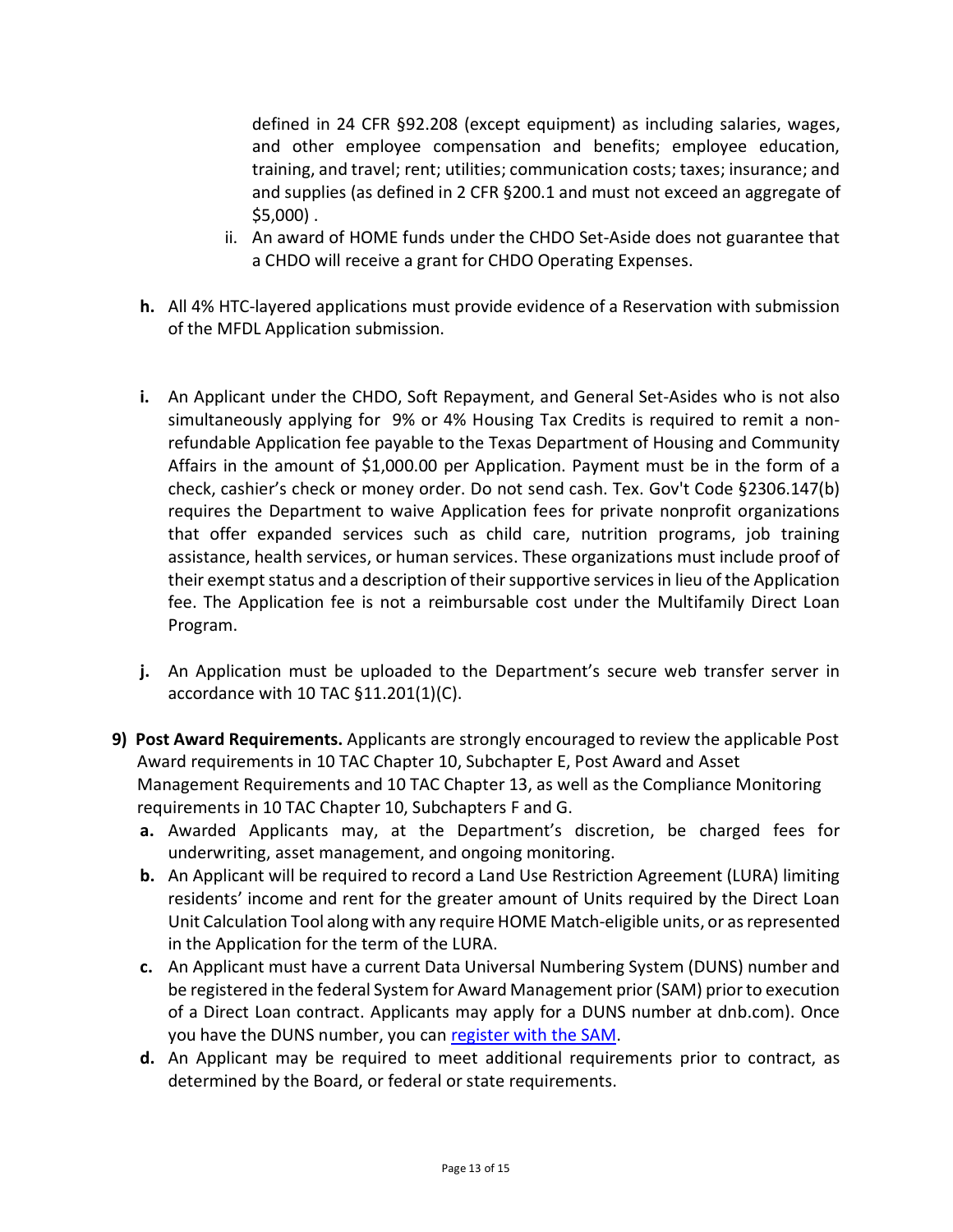**e.** An awarded Applicant may be required to meet additional documentation requirements in order to draw funds, in accordance with its Previous Participation results.

### **10) Miscellaneous.**

- **a.** This NOFA does not include text of the various applicable regulatory provisions pertinent to the HOME and NHTF fund sources. For proper completion of the application, the Department strongly encourages potential Applicants to review the State and Federal regulations.
- **b.** All Applicants must comply with public notification requirements in 10 TAC §11.203.
- **c.** Waivers of any substantive or procedural provision of this NOFA, if available, will be treated in accordance with 10 TAC §13.1(c). 10 TAC §13.1(c) may not be waived.
- **d.** For questions regarding this NOFA, please contact Charlotte Flickinger, Multifamily Direct Loan Manager, at [charlotte.flickinger@tdhca.state.tx.us.](mailto:andrew.sinnott@tdhca.state.tx.us)